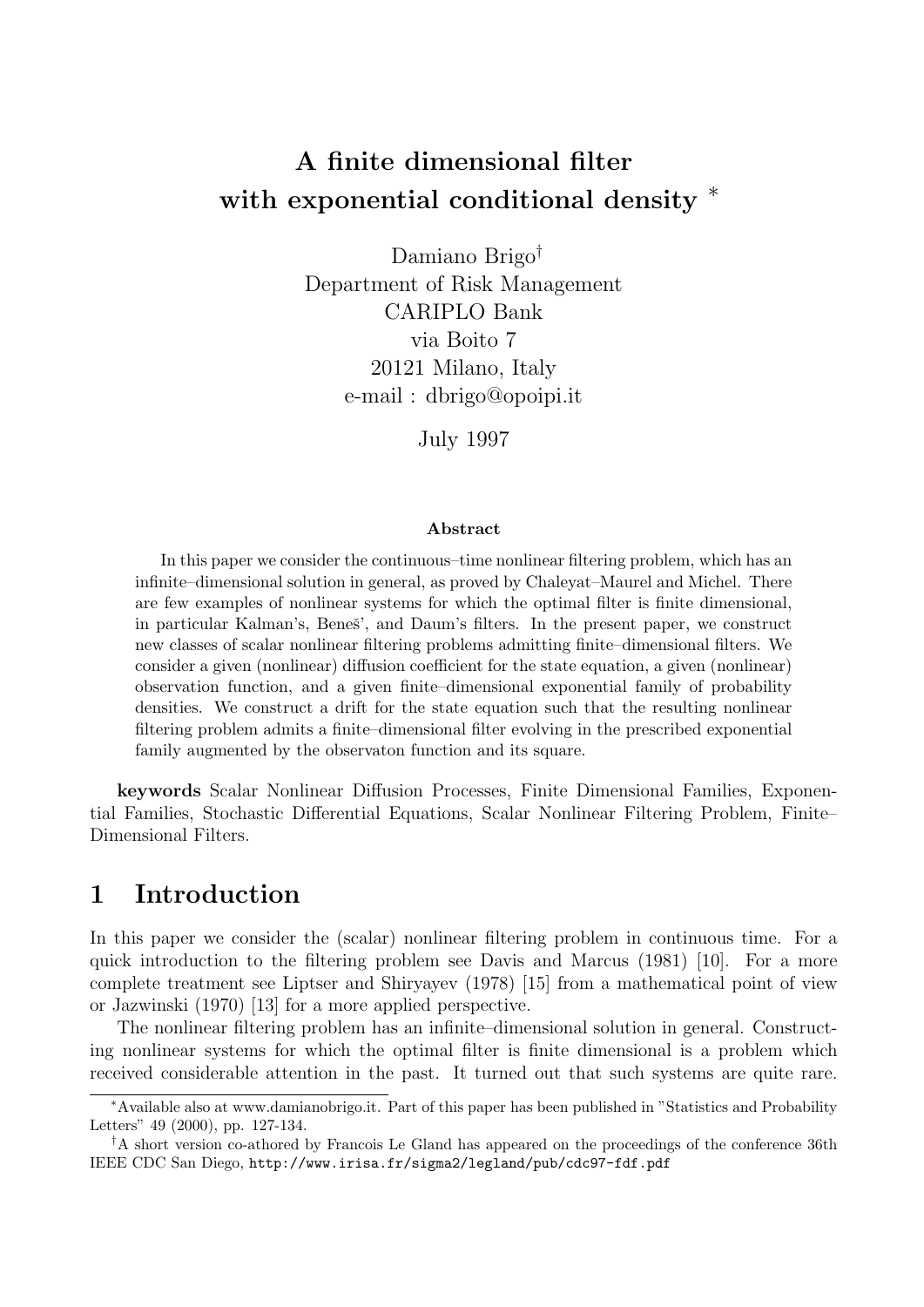Examples were given by Beneš [1] and Daum [9]. Instead, general results on nonexistence of such systems, based on Lie–algebraic techniques, were made available by Chaleyat–Maurel and Michel (1984) [8], and related works appeared for example in Ocone and Pardoux (1989) [16], Lévine  $(1991)$  [14]. In the present paper, we construct scalar nonlinear filtering problems admitting finite–dimensional filters. Our examples can be added to the contributions of Beneš and Daum of known examples of finite dimensional filters. The solution of the filtering problem is a Stochastic PDE which can be seen as a generalization of the Fokker–Planck equation expressing the evolution of the density of a diffusion process. This filtering equation is called Kushner–Stratonovich equation, and an unnormalized (simpler) version of it is known as the Duncan–Mortensen–Zakai Stochastic Partial Differential Equation (DMZ–SPDE). It is this second equation that we shall consider in the present article. In [7] and [5] the Fisher metric is used to project the Kushner–Stratonovich (or the Fokker–Planck) equation onto an exponential family of probability densities, yielding the new class of approximate filters called *projection* filters. In [3, 4] the Gaussian projection filter is studied in the small-noise setting. The results given in the present paper originate from ideas expressed in such past works, especially in [5] and [6].

Our approach to the construction of nonlinear filtering problems admitting finite–dimensional filters is the following. We model the state according to a SDE whose drift may depend on the observations. We consider a given (nonlinear) diffusion coefficient for the state equation, a given (nonlinear) observation function, and a given finite–dimensional exponential family of probability densities. We construct a drift for the state equation such that the resulting nonlinear filtering problem admits a finite–dimensional filter evolving in the prescribed exponential family augmented in a particular way (depending on  $h$ ).

### 2 Problem formulation

We start by introducing the filtering problem for scalar continuous time systems.

On the probability space  $(\Omega, \mathcal{F}, P)$  with the filtration  $\{\mathcal{F}_t, t \in [0, T]\}$  we consider the following scalar state and observation equations:

$$
dX_t = f_t(X_t, Y_t) dt + \sigma_t(X_t) dW_t, X_0,
$$
  
\n
$$
dY_t = h(X_t) dt + dV_t, Y_0 = 0.
$$
\n(1)

We set

$$
a_t(\cdot) := \sigma_t(\cdot)^2 \; .
$$

Time invariance of  $h$  is needed to simplify exposition. The reason why we require it will result clear later on. These equations are Itô stochastic differential equations (SDE's). We shall use both Itô SDE's (for example for the signal X) and McShane–Fisk–Stratonovich (MFS) SDE's (when dealing with densities). The MFS form will be denoted by the presence of the symbol '◦' in between the diffusion coefficient and the Brownian motion of a SDE. The noise processes  $\{W_t, t \in [0] \}$  and  $\{V_t, t \in [0] \}$  are two standard Brownian motions. Finally, the initial state  $X_0$  and the noise processes  $\{W_t, t \in [0, T] \}$  and  $\{V_t, t \in [0, T] \}$  are assumed to be independent.

Notice that this model is different from the models given usually (Jazwinski [13], Davis and Marcus [10]) due to the presence of  $Y_t$  in the drift  $f_t$  of the state equation. However, this does not complicate matters. Indeed, in [15] a general formulation is given of which our model is a particular case. See also, for example, the application of SPDEs theory to filtering [11], where the used model class allows dependence of the coefficients  $f, a$  and h on the observation process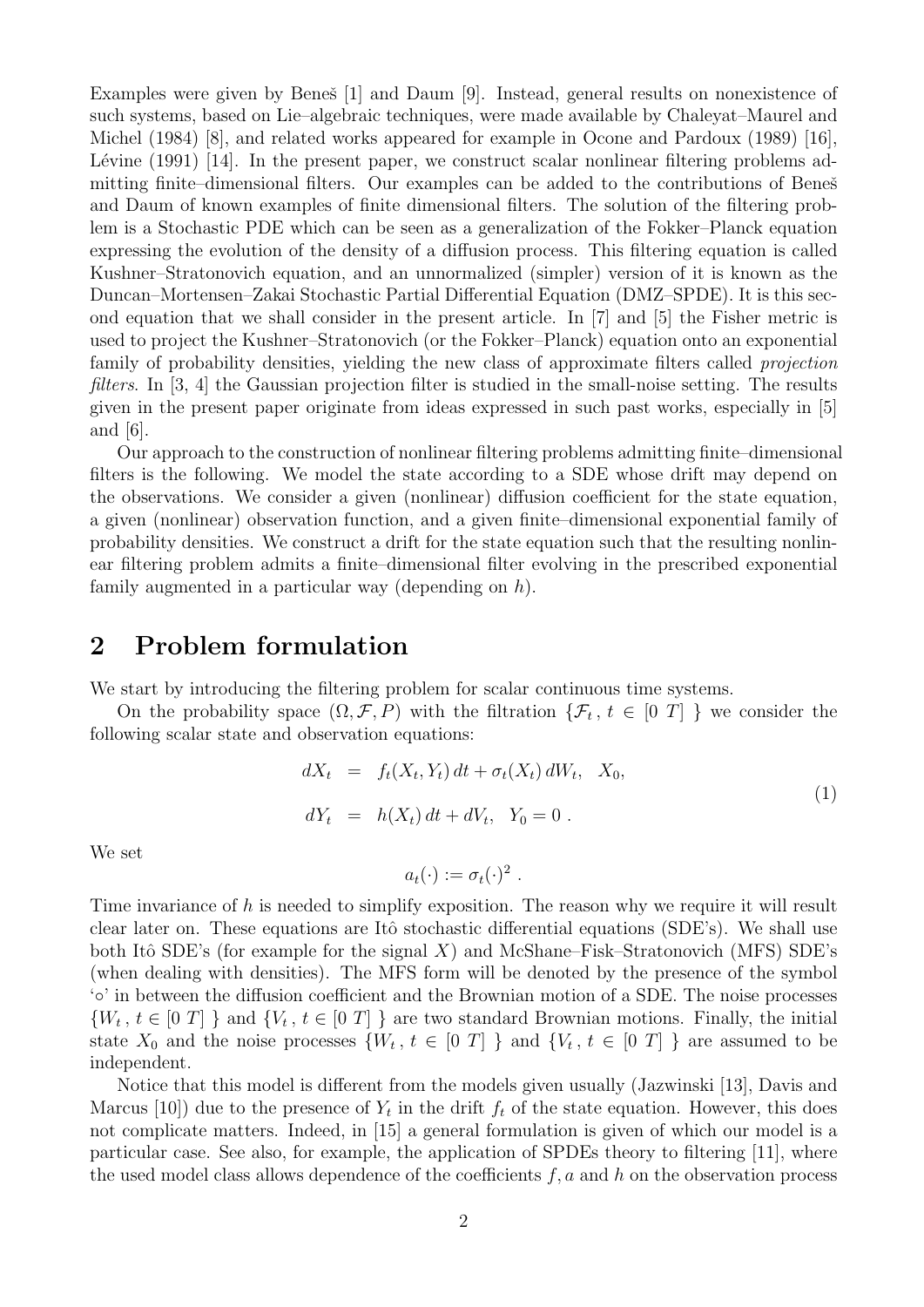Y. Such models are often encountered in stochastic control, see for example the model  $(8.1.5)$ , (8.1.10) in [2]. The nonlinear filtering problem consists in finding the conditional probability distribution  $\pi_t$  of the state  $X_t$  given the observations up to time t, i.e.  $\pi_t(dx) := P[X_t \in dx \mid \mathcal{Y}_t],$ where  $\mathcal{Y}_t := \sigma(Y_s, 0 \le s \le t)$ . We shall say that a filtering problem such as (1) satisfies condition  $(A)$  if:

(A) for all  $t \in [0 T]$ , the probability distribution  $\pi_t$  has an unnormalized density  $q_t$  w.r.t. the Lebesgue measure, and  $\{q_t, t \in [0] T\}$  satisfies the Itô-type stochastic partial differential equation (Duncan–Mortensen–Zakai SPDE)

$$
dq_t = \mathcal{L}_t^* q_t dt + q_t h dY_t \tag{2}
$$

in a suitable functional space, where for all  $t \geq 0$ , the forward diffusion operator  $\mathcal{L}_t^*$  is defined by

$$
\mathcal{L}_t^* \phi = -\frac{\partial}{\partial x} \left[ f_t \phi \right] + \frac{1}{2} \frac{\partial^2}{\partial x^2} \left[ a_t \phi \right] ,
$$

for any test function  $\phi$ .

Conditions under which  $(A)$  holds, and more general results on solutions of the DMZ–SPDE can be found in [11]. The corresponding MFS form of the SPDE (2) is :

$$
dq_t = \mathcal{L}_t^* q_t dt - \frac{1}{2} q_t |h|^2 dt + q_t h \circ dY_t.
$$

It is known that in general the density  $q_t$  does not evolve in a finite–dimensional parametrized family, say  $\{q(\cdot,\zeta), \zeta \in U \subset \mathbf{R}^{m+1}\}\$ . In some particular cases this happens. For example, in the linear case (f linear,  $\sigma_t(x) = \sigma_t$  for all x, h linear, and  $X_0$  with Gaussian distribution)  $q_t$  evolves in the manifold of the unnormalized Gaussian densities. Some other examples of  $f$ ,  $\sigma$  and h ensuring that  $q_t$  evolves in a finite–dimensional family are given in [1], [9]. Notice, however, that in these examples the drift  $f$  is not allowed to depend on the observation process  $Y$ .

In the present paper we focus on exponential families, according to the following

**Definition 2.1 (Unnormalized exponential family)** Let  $\{c_1, \dots, c_m\}$  be scalar functions defined on **R**, such that  $\{1, c_1, \dots, c_m\}$  are linearly independent, have at most polynomial growth and are twice continuously differentiable. Assume that the convex set

$$
\Theta_0 := \{ \theta \in \mathbf{R}^m : \psi(\theta) = \log \int \exp[\theta^T c(x)] dx < \infty \},
$$

has non–empty interior. Then

$$
EU(c) = \{q(\cdot; \theta, \beta), (\theta, \beta) \in U\},\
$$

$$
q(x; \theta, \beta) \quad := \quad \exp[\theta^T c(x) + \beta] \ ,
$$

where  $(\theta, \beta) := [\theta_1, \ldots, \theta_m, \beta]^T$  and  $U \subseteq \Theta_0 \times \mathbf{R}$  is open, is called an unnormalized exponential family of probability densities. The  $m + 1$  quantities  $(\theta, \beta)$  are called the canonical parameters for the unnormalized exponential family  $EU(c)$ .

**Remark 2.2** Given linearly independent  $\{c_1, \dots, c_m\}$ , it may happen that the densities  $\exp[\theta^T c(x)]$ are not integrable. However, it is always possible to extend the family so as to deal with inteqrable densities only. Indeed, since there exist  $K > 0$  and  $r > 0$  such that

$$
|c(x)| \le K\left(1+|x|^r\right) \,,
$$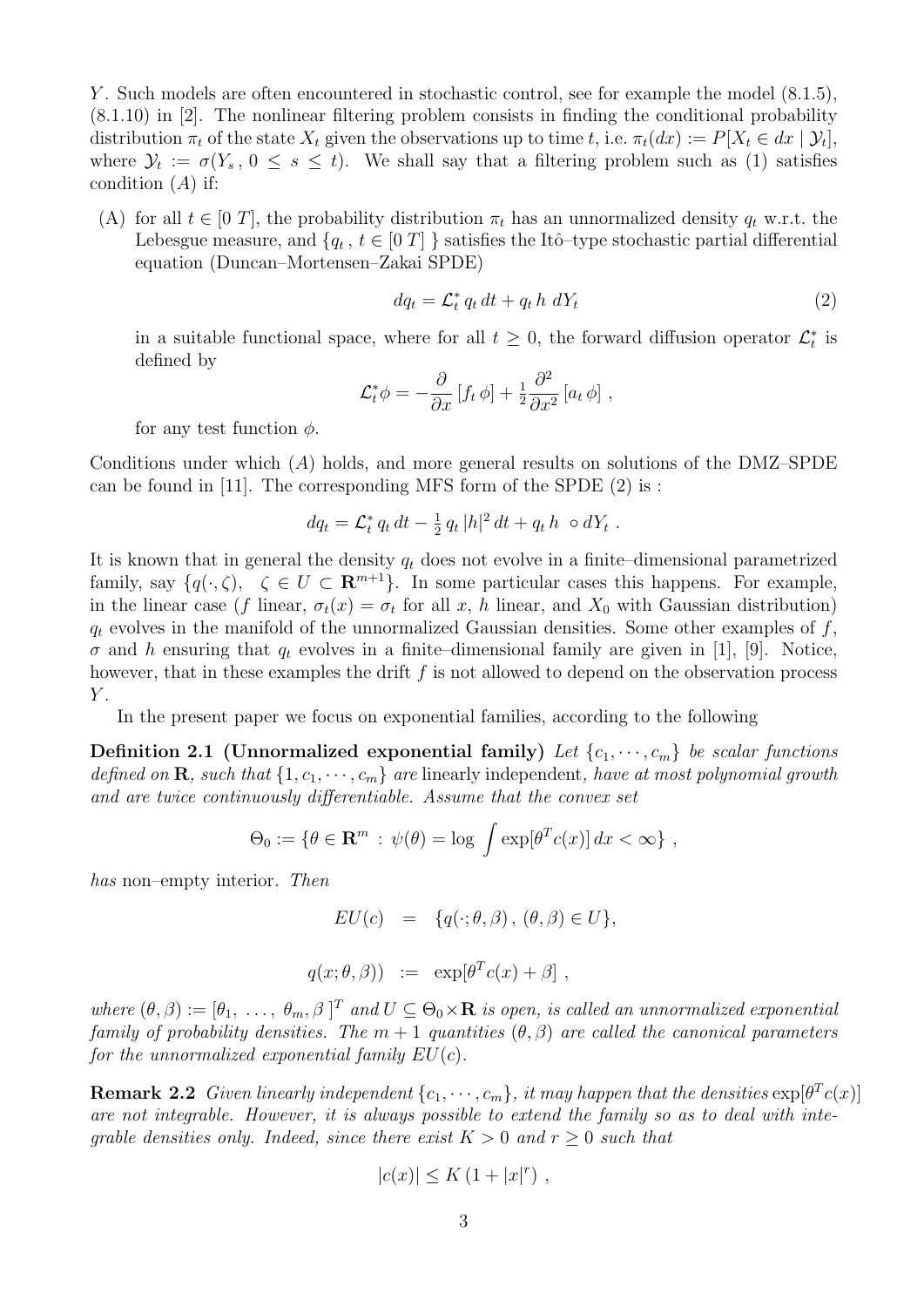for all  $x \in \mathbf{R}$ , we can define  $d(x) := |x|^s$  for all  $x \in \mathbf{R}$ , and some  $s > r$ . Then

$$
EU([c \ d]) := \ \{q'(\cdot;\theta,\mu,\beta) \, , \, \theta \in \mathbf{R}^m, \mu > 0 \, , \beta \in \mathbf{R} \},
$$

$$
q'(x; \theta, \mu, \beta) \quad := \quad \exp[\theta^T c(x) - \mu \, d(x) + \beta] \ ,
$$

is an unnormalized exponential family of densities, with a non–empty open parameter set.

In this paper we solve the following problem. Consider the nonlinear filtering problem for the system (1). Suppose that the nonlinear coefficients  $\sigma_t(\cdot)$  and  $h(\cdot)$  are given a priori. Let be given an exponential family. Find a drift  $f = u$  such that the resulting filtering problem has a solution in the given exponential family augmented by the functions h and  $h^2$  in the exponent. More precisely:

Problem 2.3 Let be given any Lipschitz continuous (uniformly in time) diffusion coefficient  $a_t(\cdot) = \sigma_t(\cdot)^2$  and any Lipschitz-continuous observation function h (which has at most polynomial growth). Let be given any exponential family  $EU(c)$ , such that  $EU(c^{\bullet}) := EU([h \ \ h^2 \ \ c^T]^T)$ is still an exponential family according to Definition 2.1. Let  $(\zeta, \beta)$  be the  $m + 3$  canonical parameters of  $EU(c^{\bullet})$ . Set (as comes natural)  $[\theta_1, \ldots, \theta_m] = [\zeta_3, \ldots, \zeta_{m+2}]$ . Let be given an initial condition  $X_0$  such that  $\pi_0$  admits an unnormalized density  $q_0 = q(\cdot; \zeta_0, \beta_0)$  in the extended family  $EU(c^{\bullet})$ . Find a drift  $f = u$  such that the filtering problem for the nonlinear system (1) admits a finite dimensional solution  $q_t$  evolving in  $EU([h \ \ h^2 \ \ c^T]^T)$ .

### 3 Solution

In this section we solve Problem 2.3 by mean of the following

Theorem 3.1 ( Solution of Problem 2.3) Assumptions of Problem 2.3 in force. If the drift

$$
u_t(x,\zeta_t) := \frac{1}{2} \frac{\partial a_t}{\partial x}(x) + \frac{1}{2} a_t(x) \zeta_t^T \frac{\partial c^{\bullet}}{\partial x}(x),
$$

with

$$
\zeta_t^1 := Y_t + \zeta_0^1, \quad \zeta_t^2 := \zeta_0^2 - \frac{1}{2}t, \quad \zeta_t^i := \zeta_0^i, \quad i = 3, \dots, m,
$$
\n(3)

satisfies (A) together with  $a_t$  and h, then it solves Problem 2.3. As a consequence, for the resulting nonlinear filtering problem with coefficients  $u_t$ ,  $a_t$  and h, the optimal filter is expressed by the density  $q_t = q(\cdot, \zeta_t, \beta_0)$  which evolves in the finite dimensional exponential family  $EU(c^{\bullet})$ .

**Remark 3.2 (Sufficient conditions for (A))** For explicit conditions on  $u_t$ ,  $a_t$ , h and  $X_0$ under which  $(A)$  holds (and for general results on the solution of the DMZ–SPDE) see [11]. In our case a set of sufficient condition ensuring  $(A)$  is, as from Theorem 4.1 of [11]:

- (i) h is Lipschitz continuous;
- (ii)  $a_t, \partial_x a_t, a_t, \partial_x c_j^*$  are Lipschitz continuous, uniformly in t, for  $j = 2, \ldots, m + 2$ .
- (iii)  $a_t(x)$  y  $\partial_x h(x)$  is Lipschitz continuos in  $(x, y)$ , uniformly in t.
- (iv)  $Y_0 = 0$  and  $q_{X_0} \in EU(c^{\bullet}).$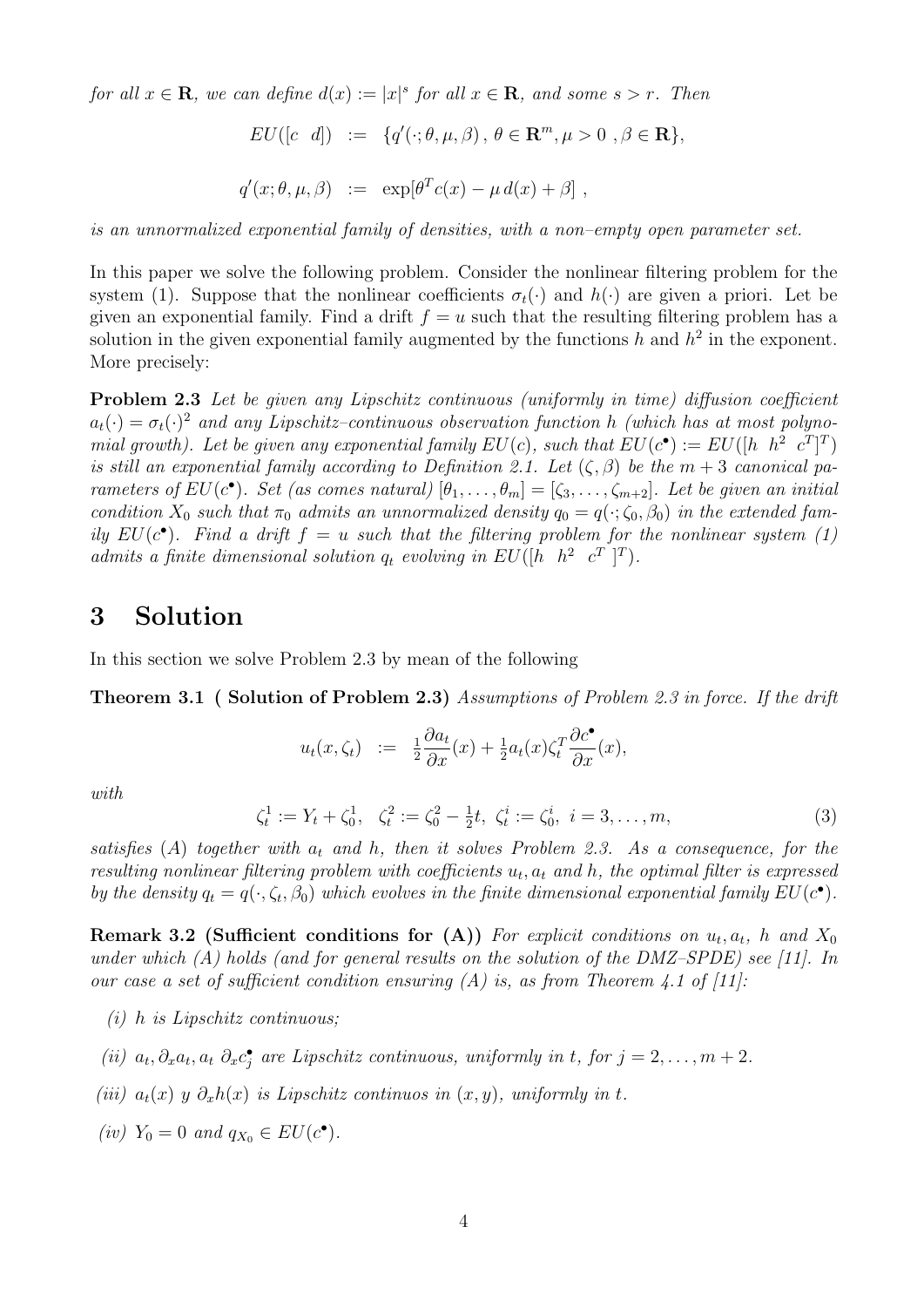PROOF of the theorem: Consider a candidate drift  $u_t(\cdot;\zeta_t,\beta_t)$  and the associated forward differential operator

$$
\mathcal{U}_t^* \phi = -\frac{\partial}{\partial x} \left[ u_t(\cdot \; ; \zeta_t, \beta_t) \; \phi \right] + \frac{1}{2} \frac{\partial^2}{\partial x^2} \left[ a_t \; \phi \right] \, .
$$

The corresponding state equation originates the filtering problem for the system

$$
dX_t = u_t(X_t; \zeta_t, \beta_t)dt + \sigma_t(X_t) dW_t, X_0
$$
  

$$
dY_t = h(X_t)dt + dV_t.
$$

In order to check under which conditions this filtering problem has solution  $q_t = q(\cdot; \zeta_t, \beta_t)$  we proceed as follows. Write the right–hand side of the DMZ–SPDE for the density  $q(\cdot;\zeta_t,\beta_t)$  and equate it to the differential (in time) of  $q(\cdot;\zeta_t,\beta_t)$  computed via the chain rule:

$$
\sum_{i=1}^{m+2} \frac{\partial q(\cdot \; ; \zeta_t, \beta_t)}{\partial \zeta_i} \circ d\zeta_t^i + \frac{\partial q(\cdot \; ; \zeta_t, \beta_t)}{\partial \beta} \circ d\beta_t^i
$$
  
=  $\mathcal{U}_t^* q(\cdot \; ; \zeta_t, \beta_t) dt - \frac{1}{2} q(\cdot \; ; \zeta_t, \beta_t) |h|^2 dt + q(\cdot \; ; \zeta_t, \beta_t) h \circ dY_t.$ 

By dividing both sides by  $q$  and straightforward calculations, one obtains

$$
\sum_{i=1}^{m+2} c_i^{\bullet} \circ d\zeta_t^i + d\beta_t = h \circ dY_t - \frac{1}{2}h^2 dt - u_t(\cdot \; ; \zeta_t, \beta_t) \zeta_t^T \frac{\partial c^{\bullet}}{\partial x}
$$

$$
-\frac{\partial u_t(\cdot \; ; \zeta_t, \beta_t)}{\partial x} + \frac{1}{2 \; q(\cdot \; ; \zeta_t, \beta_t)} \frac{\partial^2 [a_t \; q(\cdot \; ; \zeta_t, \beta_t)]}{\partial x^2}.
$$

A first step in finding curves  $t \mapsto \zeta_t$  and  $t \mapsto \beta_t$  such that this equation is satisfied is to set (remember that  $c_1^{\bullet} = h$ ,  $c_2^{\bullet} = h^2$ )  $d\zeta_t^1 := dY_t$ ,  $d\zeta_t^2 := -\frac{1}{2}$  $\frac{1}{2}dt$ . The above equation reduces then to the (linear) differential equation

$$
\frac{\partial u_t(\cdot \; ; \zeta_t, \beta_t)}{\partial x} + \zeta_t^T \frac{\partial c^{\bullet}}{\partial x} u_t(\cdot \; ; \zeta_t, \beta_t)
$$
\n
$$
= -\sum_{i=3}^{m+2} \zeta_t^i c_i^{\bullet} - \beta_t + \frac{1}{2 q(\cdot \; ; \zeta_t, \beta_t)} \frac{\partial^2 [a_t \; q(\cdot \; ; \zeta_t, \beta_t)]}{\partial x^2}.
$$

By solving this last equation in u one obtains ( $\theta_t$  as defined in Problem 2.3)

$$
u_t(x; \zeta_t, \beta_t) = \frac{1}{2} \frac{\partial a_t(x)}{\partial x} + \frac{1}{2} a_t(x) \zeta_t^T \frac{\partial c^{\bullet}}{\partial x}
$$

$$
- \dot{\theta_t}^T \exp[-\zeta_t^T c^{\bullet}(x)] \int_{-\infty}^x c(z) \exp[\zeta_t^T c^{\bullet}(z)] dz
$$

$$
- \dot{\beta_t} \int_{-\infty}^x \exp[\zeta_t^T c^{\bullet}(z)] dz.
$$

We are free to choose the curve  $t \mapsto (\theta_t, \beta_t)$  as we wish, as long as it is regular. Set  $\theta_t := \theta_0$  for all  $t \in [0 T]$ , and  $\beta_t := \beta_0$  for all  $t \in [0 T]$ .

### 4 Examples

We present the following examples of applications of Theorem 3.1.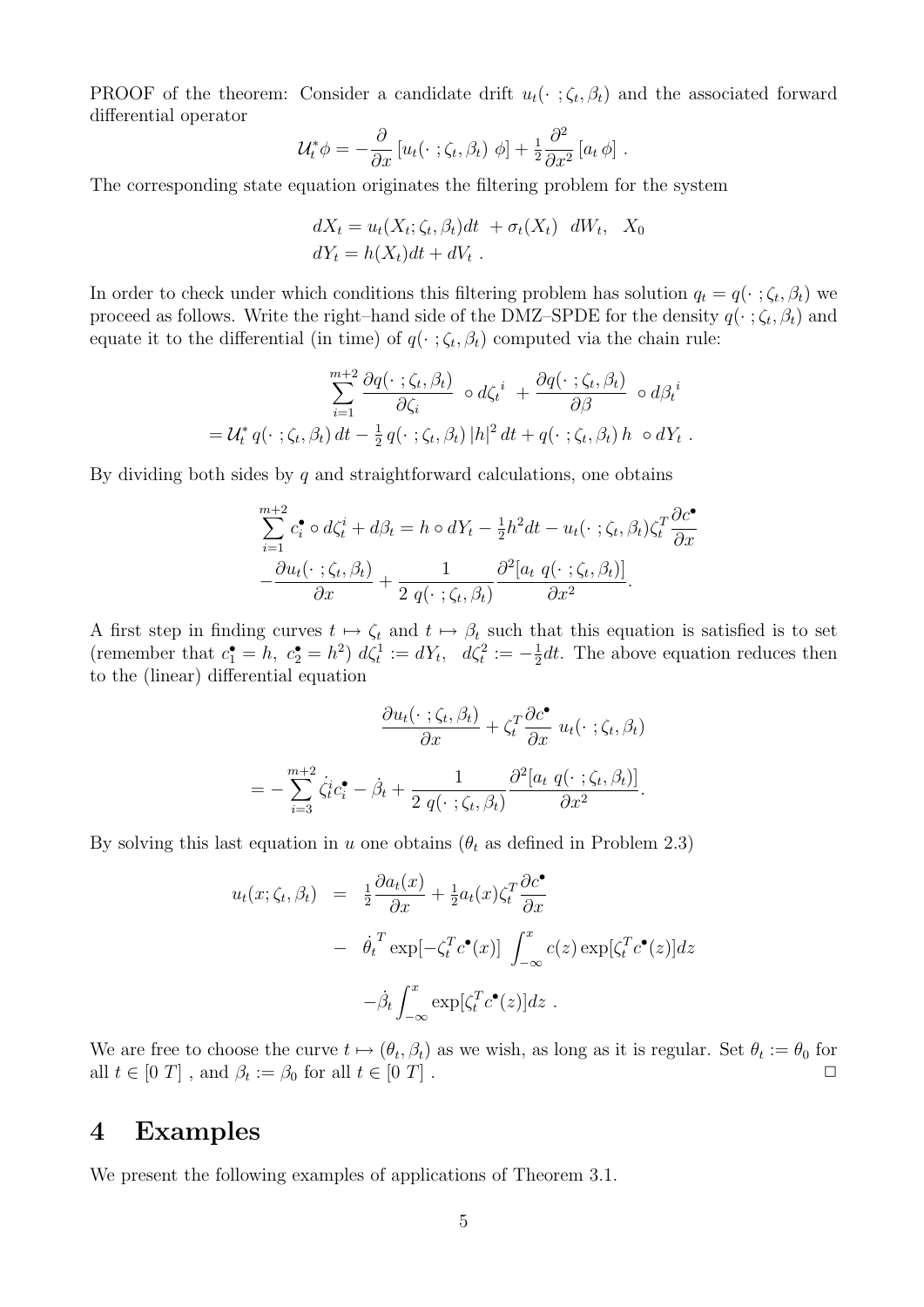Example 4.1 Cubic observations. The present example is inspired by the cubic sensor studied in [12], where it is proven that for the cubic sensor problem there exists no finite dimensional filter. Here we consider the case where the diffusion coefficient for the state equation is constant (say  $a_t(x) = 1$  for all  $t \in [0, T]$  and  $x \in \mathbb{R}$ ) and with cubic observation function  $(h(x) = x^3)$ for all  $x \in \mathbf{R}$ ). A straightforward application of Theorem 3.1 yields the following result.

The filtering problem for the system

$$
dX_t = \left[\frac{3}{2}Y_tX_t^2 - 3(1 + \frac{1}{2}t)X_t^5\right]dt + dW_t, \quad q_{X_0} \sim \exp[-x^6],
$$
  

$$
dY_t = X_t^3dt + dV_t, \quad Y_0 = 0,
$$

is finite dimensional and has conditional law with density

$$
p_{X_t|\mathcal{Y}_t}(x) \propto \exp[Y_t x^3 - (1 + \frac{1}{2}t)x^6], \quad t \in [0, T], \quad x \in \mathbf{R}.
$$

Example 4.2 Linear Observations. We consider the case of linear observations. For simplicity, take h equal to the identity function. Theorem 3.1 yields the following result: The optimal filter for the filtering problem

$$
dX_t = \{\frac{1}{2}\frac{\partial a_t}{\partial x}(X_t) + \frac{1}{2}a_t(X_t)[Y_t + \frac{\mu_0}{v_0} - (t + \frac{1}{v_0})X_t]\}dt + \sigma_t(X_t)dW_t, X_0 \sim \mathcal{N}(\mu_0, v_0), a_t = \sigma_t^2,
$$

$$
dY_t = X_t dt + dV_t, \quad Y_0 = 0,
$$

is finite dimensional and has conditional law with density

$$
X_t|\mathcal{Y}_t \sim \mathcal{N}(\frac{\mu_0 + Y_t v_0}{1 + v_0 t}, \frac{v_0}{1 + v_0 t}).
$$

## 5 Conclusion

It seems, at a first sight, that our result contradicts classical results on nonexistence of finite dimensional filters, such as for example Chaleyat–Maurel and Michel (1984) [8], and the related works Ocone and Pardoux  $(1989)$  [16], Lévine (1991) [14]. This contradiction appears a natural consequence of the arbitrariness of  $\sigma$  and h. Nonetheless, there is no real contradiction. Indeed, since  $\{\zeta_t, t \in [0 T] \}$  depends on the observation process Y, the drift itself depends on the observations. This assumption is not allowed in the works mentioned before, and indeed we cannot construct a nonlinear filtering problem with prescribed (nonlinear)  $\sigma$  and h, with drift u which does not depend on the observation process Y and whose solution remains finite dimensional. We have to allow for observations-dependent drifts in order to prove our result.

### 6 Acknowledgements

The author did benefit a lot from discussions with Jan H. van Schuppen while visiting the CWI institute in Amsterdam.